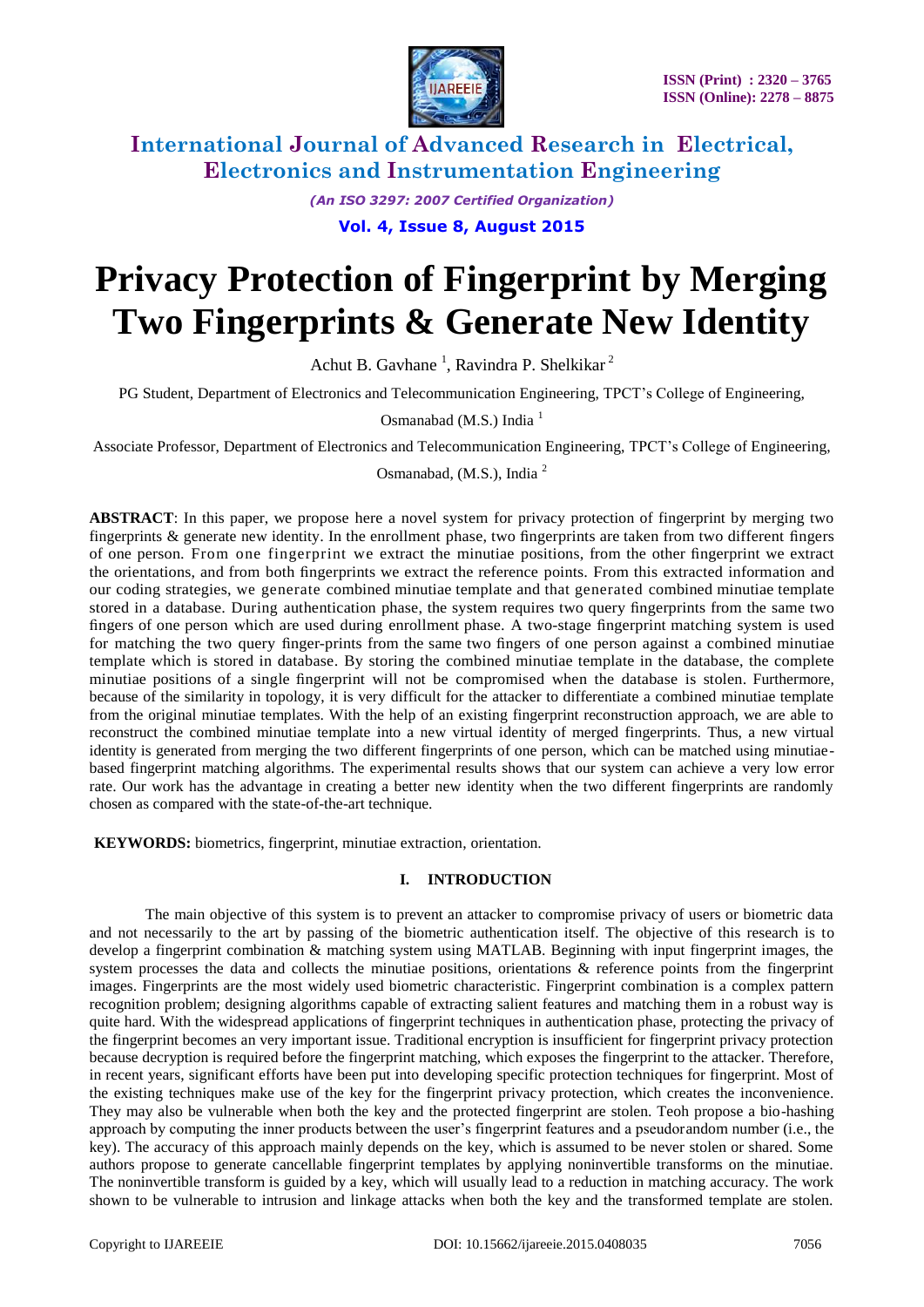

*(An ISO 3297: 2007 Certified Organization)*

### **Vol. 4, Issue 8, August 2015**

Some authors propose to implement fuzzy fault on the minutiae, which is vulnerable to the key-inversion attack. Our work imperceptibly hides the user identity on the thinned fingerprint using a key. The user identity may also be compromised when both the key and the protected thinned fingerprint are stolen. There are only a few schemes that are able to protect the privacy of the fingerprint without using a key. Ross and Othman propose to use visual cryptography for protecting the privacy of biometrics. The fingerprint image is decomposed by using a visual cryptography scheme to produce two noise-like images (termed as sheets) which are stored in two separate databases. During the authentication, the two sheets are overlaid to create a temporary fingerprint image for matching. The advantage of this system is that the identity of the biometrics is never exposed to the attacker in a single database. However, it requires two separate databases to work together, which is not practical in same applications. The works combine two different fingerprints into a single new identity either in the feature level or in the image level. In the concept of combining two different fingerprints into a new identity is first proposed, where the new identity is created by combining the minutiae positions extracted from the two fingerprints. The original minutiae positions of each fingerprint can be protected in the new identity. However, it is easy for the attacker to identify such a new identity because it contains many more minutiae positions than that of an original fingerprint. The experiment shows that the EER of matching the new identities is 2.1% when the original minutiae positions are marked manually from the original fingerprints. A similar scheme is proposed where the minutiae positions extracted from a fingerprint and the artificial points generated from the voice are combined to produce a new identity. In this work, the EER are shown to be fewer than 2% according to the experimental results. In the authors first propose to combine two different fingerprints in the image level. First of all, each fingerprint is decomposed into the continuous component and the spiral component based on the fingerprint FM-AM model. The identification of people by measuring some traits of individual anatomy, physiology or other behavioural characteristics has led to a specific research area called biometric recognition. Biometric technologies provide a strong mechanism for authentication and are still under continuous development. Their diffusion is mainly supported by governments, forensics and law enforcement agencies with the aim of improving the public security or in general a sense of security; in fact, the biometric identification does not directly improve the security but acts as deterrent to illegal activities.

### **II. RELATED WORK**

In Existing system, contain only password authentication. So the hackers easily hack out password and communication to authentication server. So this system didn't provide fully supported security to users. The previous work on "Combining multiple biometrics to protect privacy," used to combine two different fingerprints into a single new identity in the feature level. Image level based fingerprint combination techniques proposed in "Mixing fingerprints for template security and privacy," and "Mixing fingerprints for generating virtual identities," are used to combine two different fingerprints in the image level. Teoh *et al.* [2] propose a biohashing approach by computing the inner products between the user's fingerprint features and a pseudorandom number (i.e., the key). The accuracy of this approach mainly depends on the key, which is assumed to be never stolen or shared. A. Kong *et al.* [3] propose the growing demand for accurate and reliable personal authentication, biometric recognition, a substitute for or complement to existing authentication technologies, have attracted considerable attention. It has recently been reported that, along with its variants, BioHashing, a new technique that combines biometric features and a tokenized (pseudo-) random number (TRN), has achieved perfect accuracy, having zero equal error rates (EER) for faces, fingerprints and palm prints. Ratha *et al.* [4] propose to generate cancellable fingerprint templates by applying noninvertible transforms on the minutiae. The noninvertible transform is guided by a key, which will usually lead to a reduction in matching accuracy. Demonstrate several methods to generate multiple cancellable identifiers from fingerprint images to overcome these problems. In essence, a user can be given as many biometric identifiers as needed by issuing a new transformation "key." The identifiers can be cancelled and replaced when compromised. It is also shown that the transforms are noninvertible by demonstrating that it is computationally as hard to recover the original biometric identifier from a transformed version as by randomly guessing.

#### **III. PROPOSED METHODOLY**

The following Block diagram shows enrollment & authentication phases for privacy protection of fingerprint by merging two fingerprints.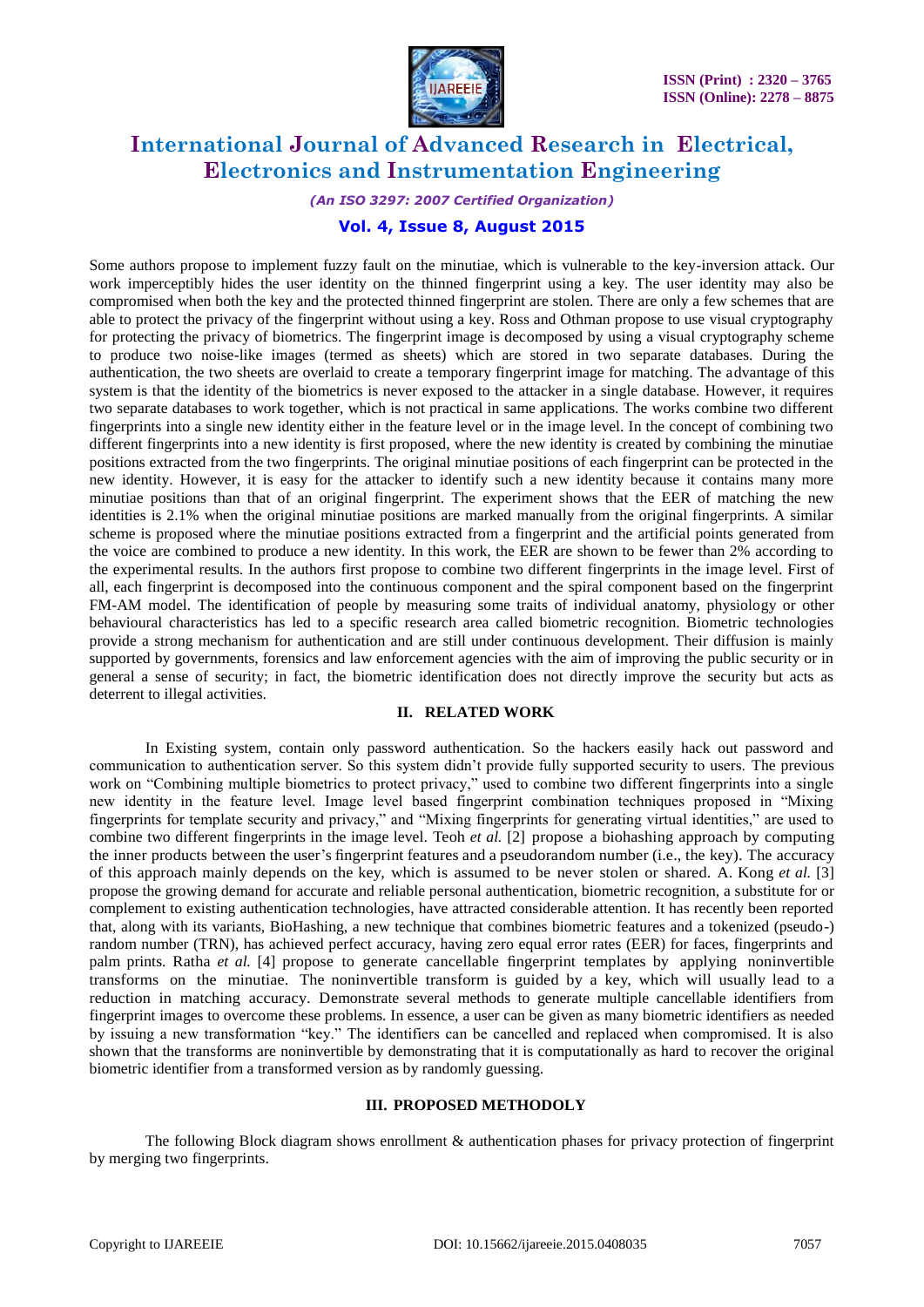

*(An ISO 3297: 2007 Certified Organization)*

### **Vol. 4, Issue 8, August 2015**

Fig. 3.1 shows our proposed privacy protection of fingerprint by merging two fingerprints. In the enrollment phase, the system captures two fingerprints from two different fingers, say fingerprints and from fingers and respectively.



### **Authentication Phase Fig.3.1 - Proposed system for privacy protection of fingerprint by merging two fingerprints.**

We extract the minutiae positions from fingerprint and the orientation from fingerprint using some existing techniques. Then, by using our coding strategies, we generate combined minutiae template is based on the minutiae positions, the orientation and the reference points detected from both fingerprints. Finally, the combined minutiae template is stored in a database. In the authentication phase, two query fingerprints are required from the same two fingers, say fingerprints and from fingers and. As what we have done in the enrollment, we extract the minutiae positions from fingerprint and the orientation from fingerprint. Reference points are detected from both query fingerprints. This extracted information will be matched against the corresponding template stored in the database by using a two-stage fingerprint matching. The authentication will be successful if the matching score is over a predefined threshold.

### **IV. MERGED FINGERPRINT GENERATION**

In a combined minutiae template, the minutiae positions and directions (after modulo) are extracted from two different fingerprints separately. These minutiae positions and directions share a similar topology to those from an original fingerprint. Therefore, the combined minutiae template has a similar topology to an original minutiae template. Some existing works have shown that it is possible to reconstruct a full fingerprint image from a minutiae template. By adopting one of these fingerprint reconstruction approaches, we are able to convert our combined minutiae template into a combined fingerprint image.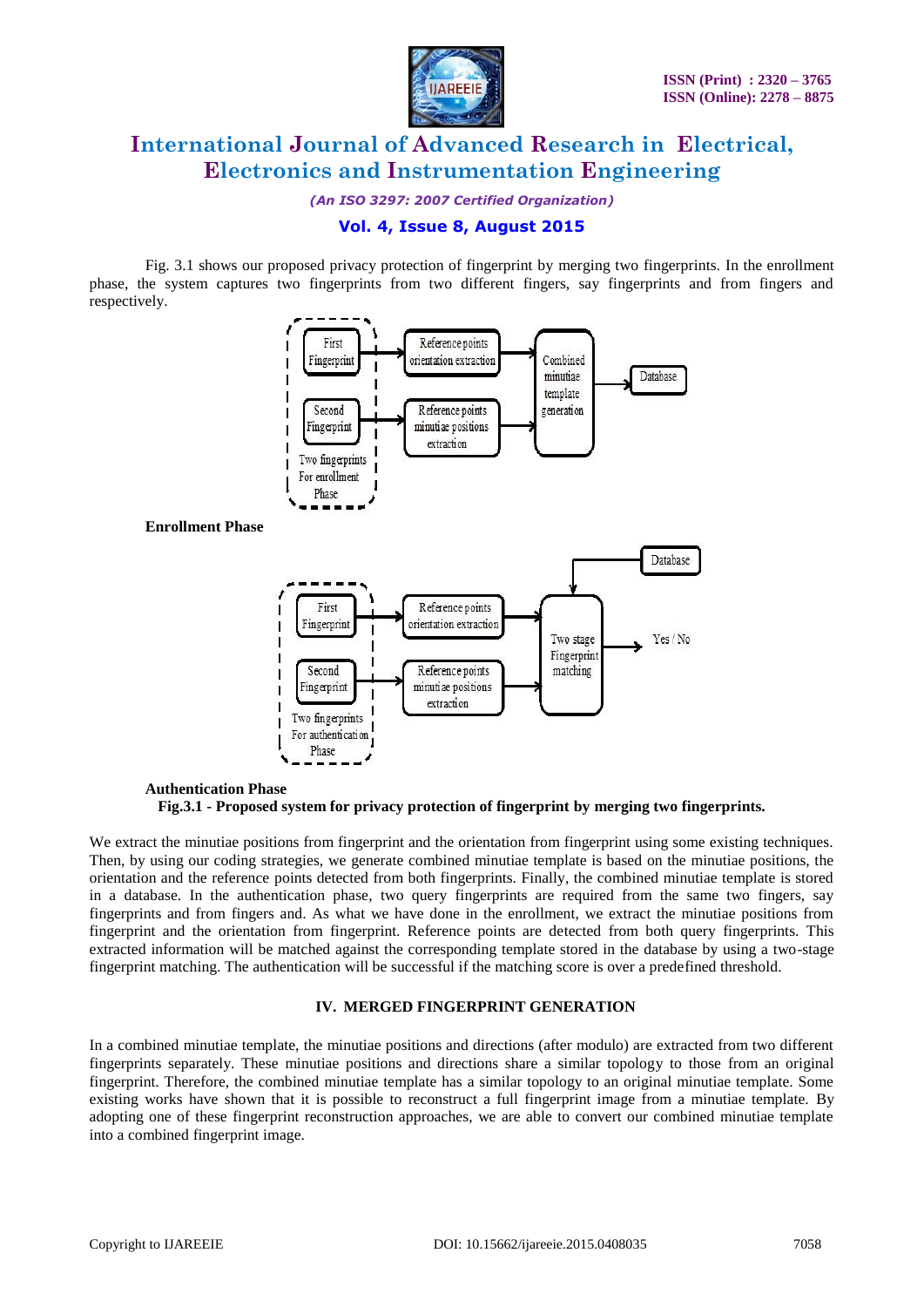

*(An ISO 3297: 2007 Certified Organization)*

### **Vol. 4, Issue 8, August 2015**



**Fig. 4.1 Generating a merged fingerprint from two different fingerprints.**

Fig. 4.1 shows our process to generate a combined fingerprint for two different fingerprints. Given any two different fingerprints as input, we first generate a combined minutiae template using our combined minutiae template generation algorithm. Then, a combined fingerprint is reconstructed from the combined minutiae template using one of the existing fingerprint reconstruction approaches. It should be noted that the combined minutiae template generated by adopting *Coding Strategy* 1 is not appropriate for generating a combined fingerprint. The reason is that we set as 0 or 1 randomly during the minutiae direction assignment, i.e., we add randomly for each minutiae direction in such a coding strategy. We need to perform a modulo operation for the minutiae directions during the fingerprint matching, so as to remove such randomness. Therefore, we will not be able to match the corresponding combined fingerprint by using a general fingerprint matching algorithm. While the purpose of generating a combined fingerprint is to issue a new virtual identity for two different fingerprints, which should be matched using general fingerprint matching algorithms. Among the existing fingerprint reconstruction approaches, our previous work achieves excellent performance. We here adopt this approach for generating a combined fingerprint from a combined minutiae template. However, the work does not incorporate a noising and rendering step to make the reconstructed fingerprint image real-look alike.

### **V. RESULT AND DISCUSSION**

To create a real-look alike fingerprint image from a set of minutiae points, we further use GUI template in matlab. Here we create a one main GUI window for our project as illustrated in Fig. 5.1



**Fig. 5.1 Main GUI window.**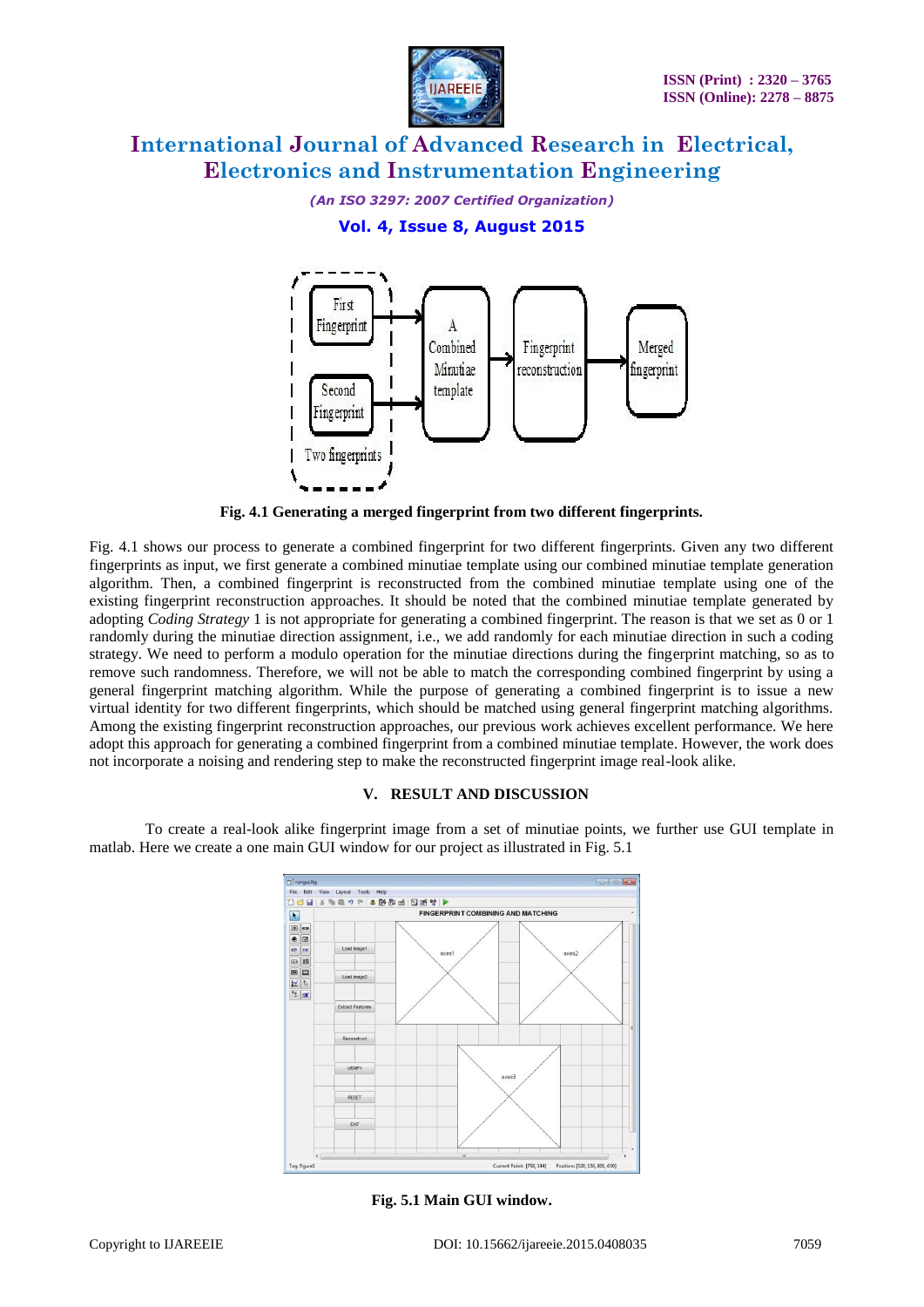

*(An ISO 3297: 2007 Certified Organization)*

### **Vol. 4, Issue 8, August 2015**

#### **5.1 Steps for extraction of minutiae positions & orientation**

1) Load first fingerprint through load image 1 button from the database.

2) Load second fingerprint through load image 2 button from the database.

3) Extract the minutiae points from first fingerprint, & extract the orientations from second fingerprint.

4) Extract reference points from both fingerprints & estimate an orientation field *O* from the set of minutiae points thus combined minutiae template is generated.

5) This generated template is stored in database for further verification process.

6) Reconstruct the image from these two fingerprints i.e new identity or merged fingerprint.

7) After reconstruction of image it verifies by two query fingerprints with template stored in database.

8) Thus results come out verified if it is verified otherwise not verified.

The experiment is conducted on the first two impressions stored in database, which contains 20 fingerprints from 10 fingers (with 2 impressions per finger). The VeriFinger6.3 is used for the minutiae positions extraction and the minutiae matching in FVC 2002 database.

#### **5.2 Examples of privacy protection of fingerprint by merging two fingerprints**

For this project we have taken 20 fingerprints of 10 peoples for implementation. Some of them explained here with enrollment, combined minutiae template, reconstruction of fingerprints i.e merged fingerprint & verification.

#### **5.2.1 Example 1**



### **Fig. 5.2 Enrollment of two fingerprints to generate combined minutiae template & stored in database.**

Here select two fingerprints for enrollment phase of user 1 as shown in following fig. 5.2

1) Load first fingerprint through load image 1 button from the database.

2) Load second fingerprint through load image 2 button from the database.

After giving two fingerprints as input follow the following steps  $\&$  result is as shown in following fig. 5.2

3) Extract the minutiae points from first fingerprint, & extract the orientations from second fingerprint.

4) Extract reference points from both fingerprints & estimate an orientation field *O* from the set of minutiae points thus combined minutiae template is generated.

5) This generated template is stored in database for further verification process.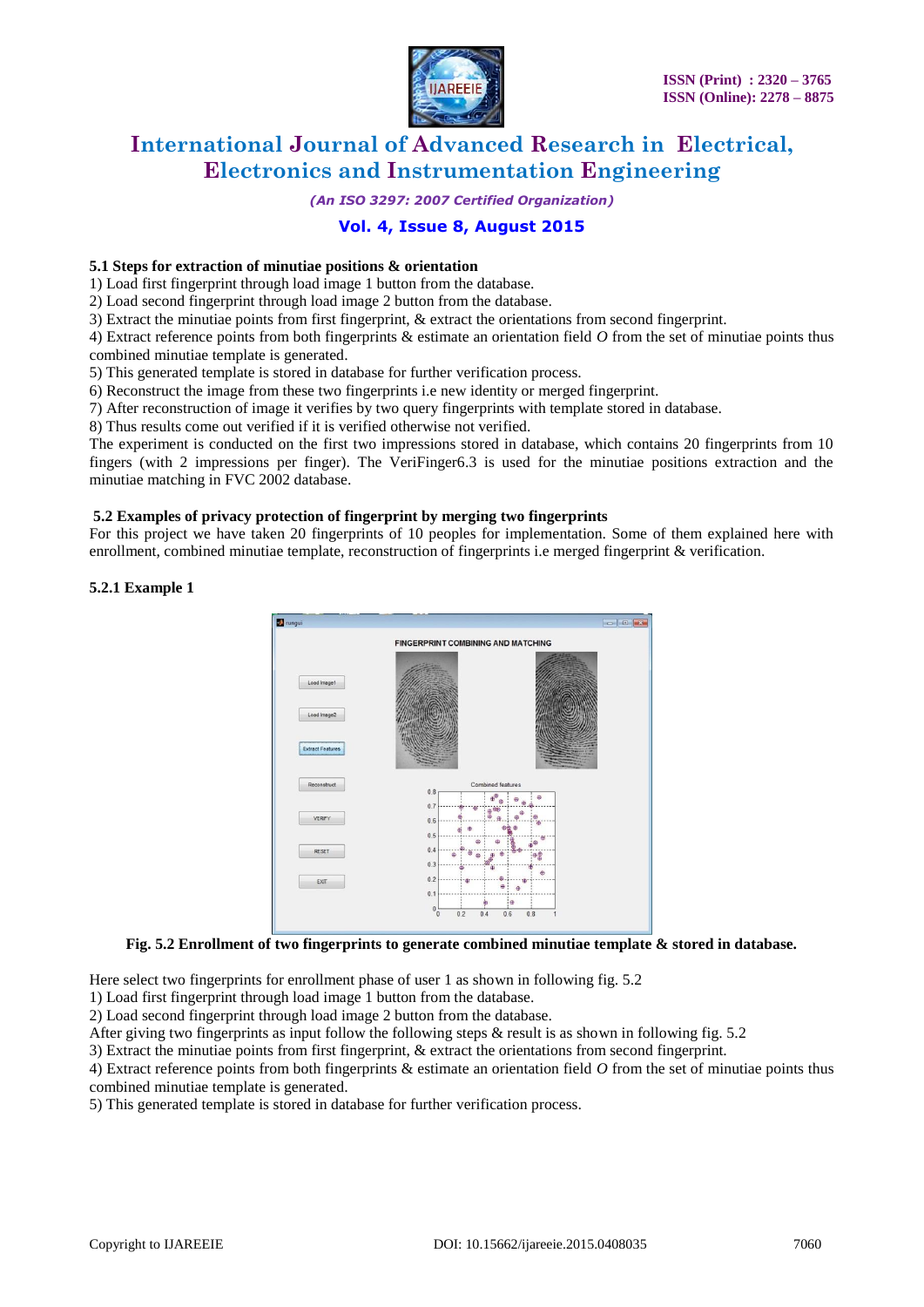

*(An ISO 3297: 2007 Certified Organization)*

### **Vol. 4, Issue 8, August 2015**



**Fig. 5.3 Reconstruction of enrolled fingerprints stored in database.**

After enrollment of fingerprints reconstruct the image from these two fingerprints i.e new identity or merged fingerprint as shown in following fig. 5.3

For each group of finger pairs, consider the same two cases for enrollment i.e.,

1) The first impressions of each finger pair are used to produce only one combined fingerprint for enrollment. The corresponding second impressions are used to generate a query combined fingerprint.

2) The first impressions of each finger pair are used to produce two combined fingerprints for enrollment. The corresponding second impressions are used to generate two query combined fingerprints.



**Fig. 5.4 Authentication of fingerprints.**

1) After reconstruction of image it verifies by two query fingerprints with template stored in database. 2) Thus results come out verified if it is verified otherwise not verified as shown in following fig. 5.4